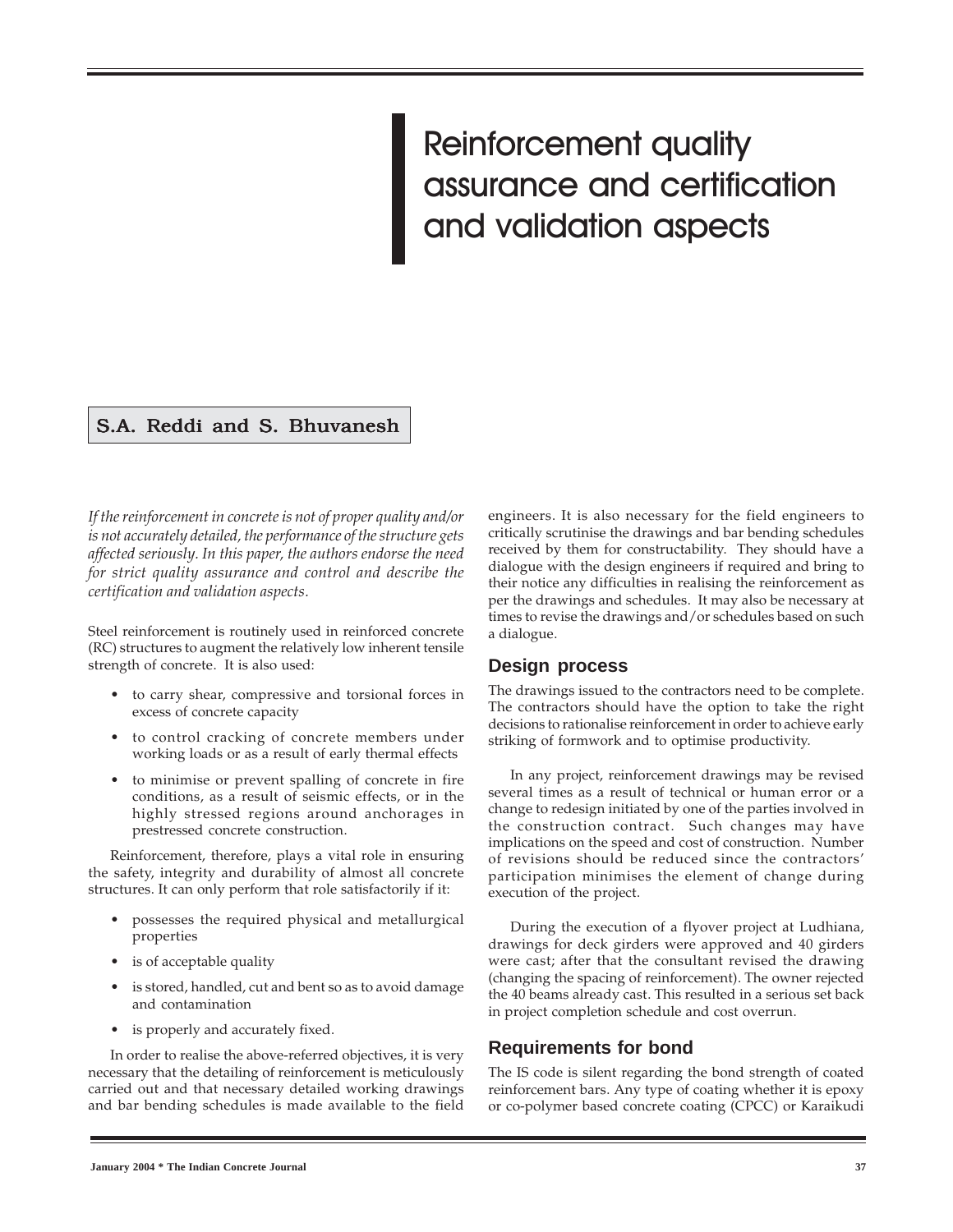

**Fig 1 Surajbari Bridge, Gujrat after 2001 earthquake. (Note: no bond of concrete with epoxy coated reinforcement)**

treatment, reduces the bond between reinforcement and concrete, Fig 1, and this is rarely taken into account by the designers. The loss of bond of coated bars may be as much as  $50$  percent in some cases As per FIP Bulletin  $10 - Bond$  of Reinforcement Concrete – "The epoxy coating is much smoother than the normal mill scaled surface of non-coated bars and is chemically inert. Chemical addition and friction between bars and concrete are therefore reduced by coating". It is also reported that anchorage capacity of hooks and bends is reduced by coating. A 20 percent increase in the length of developmental epoxy coated bars is recommended.

#### **Ductility requirements**

The requirements are not addressed at all in IS 1786 whereas BS 4449 provides for two ductility categories 460A and 460B. As per the BS Code while the yield strength for both the categories is same, the elongation at fracture is increased to 14 percent and total elongation is increased to 5 percent in the case of 460B. As per the BS Code, the maximum carbon equivalent value is limited to 0.51.



**Fig 2 Congested reinforcement (should be avoided)**

**Table 1: Common abbreviations used in drawings**

| Abbreviation       | Element                              |
|--------------------|--------------------------------------|
| B                  | Bars in bottom of slab               |
| BB (in 2 way slab) | Bottom layer of bottom reinforcement |
| T                  | Bars in top of slab                  |
| TT (in 2 way slab) | Top layer of top reinforcement       |
| EF                 | Bars in each face                    |
| NF                 | Bars in near face                    |
| A P                | Bars alternately placed              |
| AR                 | Bars alternately reversed            |
| AS                 | Bars alternately staggered           |
| UB                 | 'U' bars                             |
| LB                 | 'L'hars                              |

## **Need for detailing**

The satisfactory performance of RC structure is dependent on the accurate placement of carefully detailed reinforcements; otherwise concrete elements are marred by cracking, rust marks and similar problems directly related to workmanship. Certain defects result from poor design work, poor detailing does not permit application of satisfactory workmanship and faulty dimensioning of such critical details as location and cover to reinforcements.

Good detailing and scheduling of reinforcement helps the construction process considerably by minimising costs, delays and disputes, by easing the reinforcement fixers' task and by providing the contractor with a certain amount of flexibility both in fixing and in construction stage.

It should be appreciated that simple lines indicated in the structural drawings can be misleading. A simple line indicating a link or stirrup bar in a corbel is easy to include on the drawing board. However, a line has little thickness and to include the substantial bar of steel, bent to shape, often proves difficult and sometimes impossible.

At the ends of prestressed beams, considerable reinforcement is included to contain the bursting forces. These steel bars can be simply drawn but when translated into actual bars in three-dimensional form, extreme congestion often results, Fig 2. In consequence, it may prove difficult to place and compact concrete.

Many inserts are incorporated into structural concrete for fixings, fastening, bearing plates etc. There are also projecting bars and dowels for connections between precast elements or between insitu and precast concrete. These inserts must be detailed and scheduled. Omissions of any of these fixings can prove expensive.

## **Bar marking on drawings**

The generally accepted parameters for bar identification is as follows:

- number of bars
- type of steel
- diameter of bars
- mark no of bar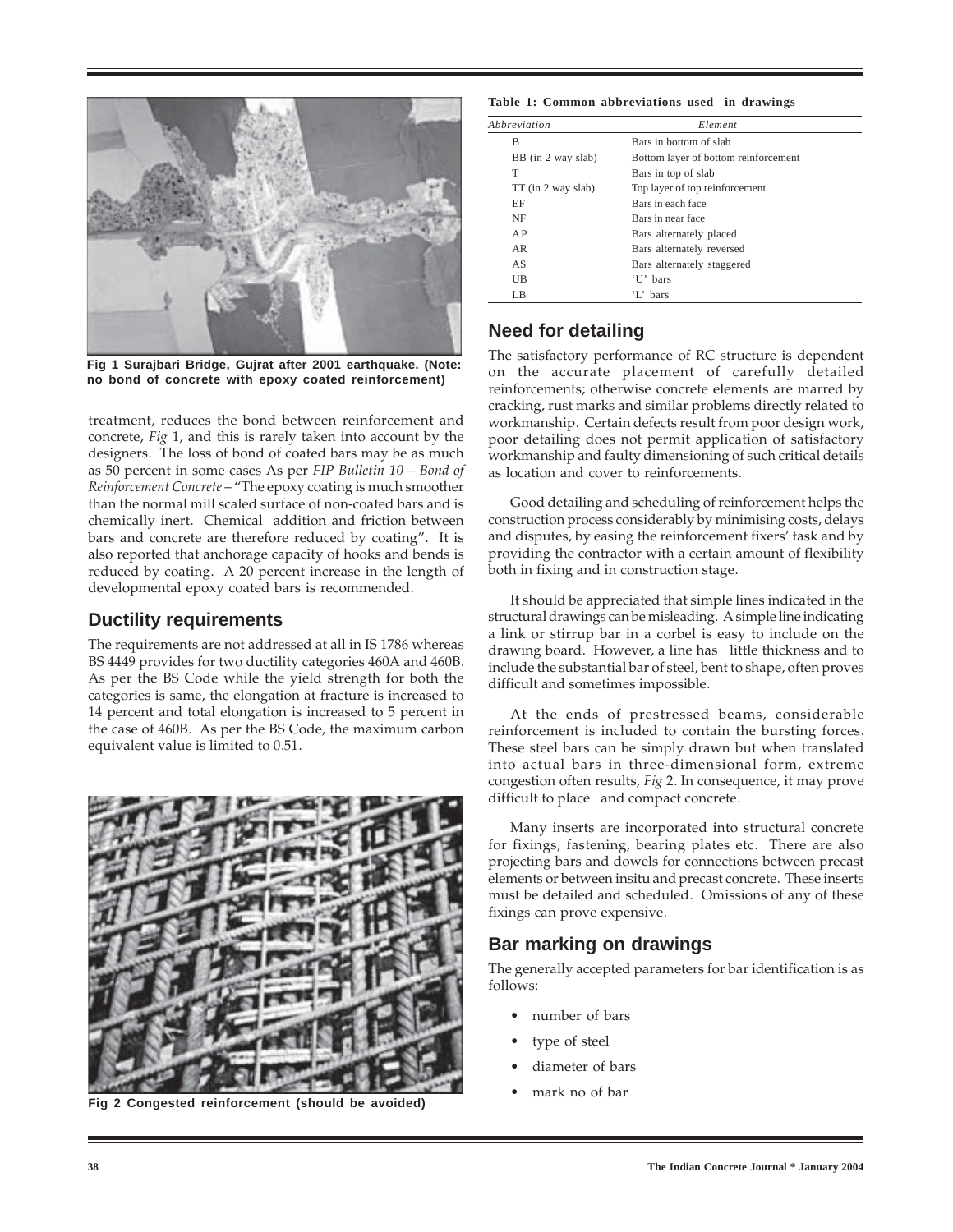

A dimensioned sketch shall be drawn over the dimension columns A to E. Every dimension shall be specified and the dimension that is to allow for permissible deviation shall be indicated in parenthesis, otherwise the fabric

#### **Fig 3 BS 8666 : 2000 standard shapes**

• spacing of bars.

The detailer should include every information on the drawings using some of the abbreviations given in Table 1.

It is important is to use a standard method of detailing. The advent of computer aids in design and detailing has reduced the number of drawing errors and inconsistency between schedules and drawings. The main problems which now arise are thus where the line on the drawing misleads, radius and thickness are combined in some instances with

the result that some bars cannot be fitted within the allocated space in the formwork. At column-beam junctions there is often a considerable amount of reinforcement cramped into a restricted space and the main beams and main column bars may clash.

A mechanical welded splice shall develop at least 125 percent of the specified yield strength, f*y* , of the bar to ensure sufficient strength in splices so that yield can be achieved in a member and thus brittle failure avoided; the 25 percent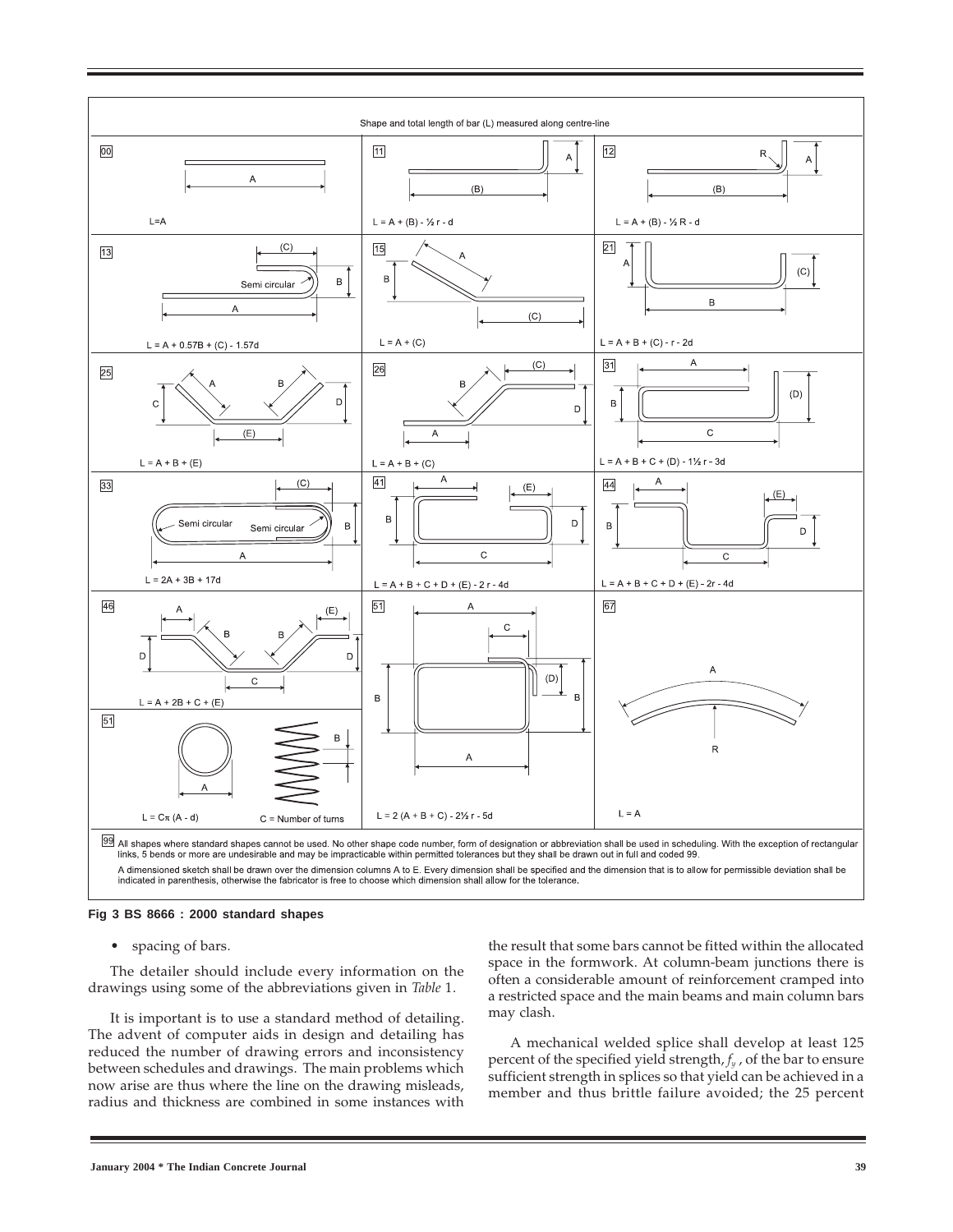increase above the specified yield strength was selected as both an adequate minimum for safety and practicable maximum for economy. A full welded splice is primarily intended for large bars in main members. Wherever practical, direct butt splices are preferable for larger diameter bars.

## **Preferred shapes of reinforcements**

Though a very large number of shapes and configuration are being practised, it is desirable to limit the numbers of shapes. This is in order to reduce mistakes during fabrication and erection and also to ensure practicability in cutting, bending and installation. Fig 3 gives an example-preferred shape recommended by Construction Industry Research and Information Association.

## **Grades of reinforcement bars**

The BS Code allows for the use of three grades of reinforcement bars, namely, Fe 415, 500 and 550. Facilities exist in the country for the manufacturers of these grades. However, Fe 415 is the most predominantly used grade in India. The consultants limit specification to only Fe 415 grade due to unproven prejudice against higher grades in terms of ductility. Consequently, congestion of reinforcement in many industrial structures is very common leading to deficiencies in the quality of the structure. On many occasions it is just not practical to satisfactorily place and compact the concrete with heavily congested reinforcement. This is evident from large number of cases where problems have been reported during the construction of thermal power stations, atomic power stations, etc. Grade Fe 415 is already obsolete in the developed world. The minimum grade as per BS: 4449 is Fe 460.

## **Recommended diameters for reinforcement**

The IS specification (IS 1786) specifies nominal sizes of 4,5,6,7,8,10,12,16, 18, 20, 22, 25, 28, 32, 36, 49, 45 and 50 mm bars. The reasons for specifying such a large number (18) of nominal sizes are not clear. In practice many of the sizes are neither being rolled nor being used. On the other hand, it gives an opportunity for the consultants/designers to specify odd sizes such as 18, 22 mm etc and create consequent difficulties during execution both due to non-availability of odd diameters in the market and in terms of quality assurance. It is not possible to distinguish between 20 and 22 mm diameters or 18 and 20 mm diameters by visual examination. Mistakes are bound to happen.

The European practice recommends only the following diameters: 8-10-12-16-20-25-32-40-50 mm

These diameters have the great advantage of being distinguishable with naked eyes. The section of each bar corresponds to approximately the sum of the sections of the two preceding lower diameter bars which provides for and theoretically facilitate all combinations. The CEB model code recommends bar diameters of 32 mm or lower. Generally larger diameters are not recommended to be used for obvious quality reasons.

The Indian standard code of IS 1786 was last revised in 1985 and in the context of world wide developments, the code needs immediate revision.

## **Weldability**

IS 1786 – Clause 0.2 (Foreword) states that "there is also need for these steel bars to be welded and fabricated on the site easily. For this, strength and ductility had to be achieved at the lowest possible carbon content". However, the requirement of welding is not specifically dealt with in IS 1786. The corresponding British Standard BS 4449 : 1997 specifies the requirements for weldable steel bars in terms of carbon equivalent value. In the absence of such specifications in IS 1786, quality problems do frequently arrive when welding is resorted to.

# **Chemical composition**

The IS code permits carbon content 0.3 percent whereas the internationally accepted maximum value is only 0.25 percent. The increased permissible carbon content has been responsible for corrosion of reinforcement steel in the large number of cases.

# **Tolerances on dimensions and nominal mass**

IS 1786 Clause 6.2 (Table 2) provides tolerances and nominal mass of  $\pm 8$  percent for bars upto and including 10 mm,  $\pm 6$ percent for bars upto 12 to 16 mm diameter and  $\pm$  4 percent for bars over 16 mm diameter. These are very liberal in the international context and the manufacturers take full advantage by supplying bars upto the specified tolerances . By the very nature of rolling process, the bars generally have plus tolerances. The bars are supplied by weight but the design and construction is based on the specific theoretical bar diameters and in the bargain the project cost goes up. In major projects the loss runs to several million rupees per annum which of course is reflected in higher project costs.

## **Decoiled material**

The processor should operate a documented procedure which assures that the decoiled material continues to meet the mechanical property requirements of the IS (EN 10080).

This procedure should include the following:

- (i) visual inspection of every coil processed. For ribbed steel, a rib height or indentation depth measurement on at least one sample per day and/or at each size change.
- (*ii*) sampling and testing of the decoiled product at a frequency of one sample per diameter and machine per week.

## **Bending schedules for reinforcement**

Shapes and dimensions of bars cannot in general be deduced from the reinforcement drawings in isolation. The main function of the bending schedule is to define exactly the shape of each bar within a group of bars having the same bar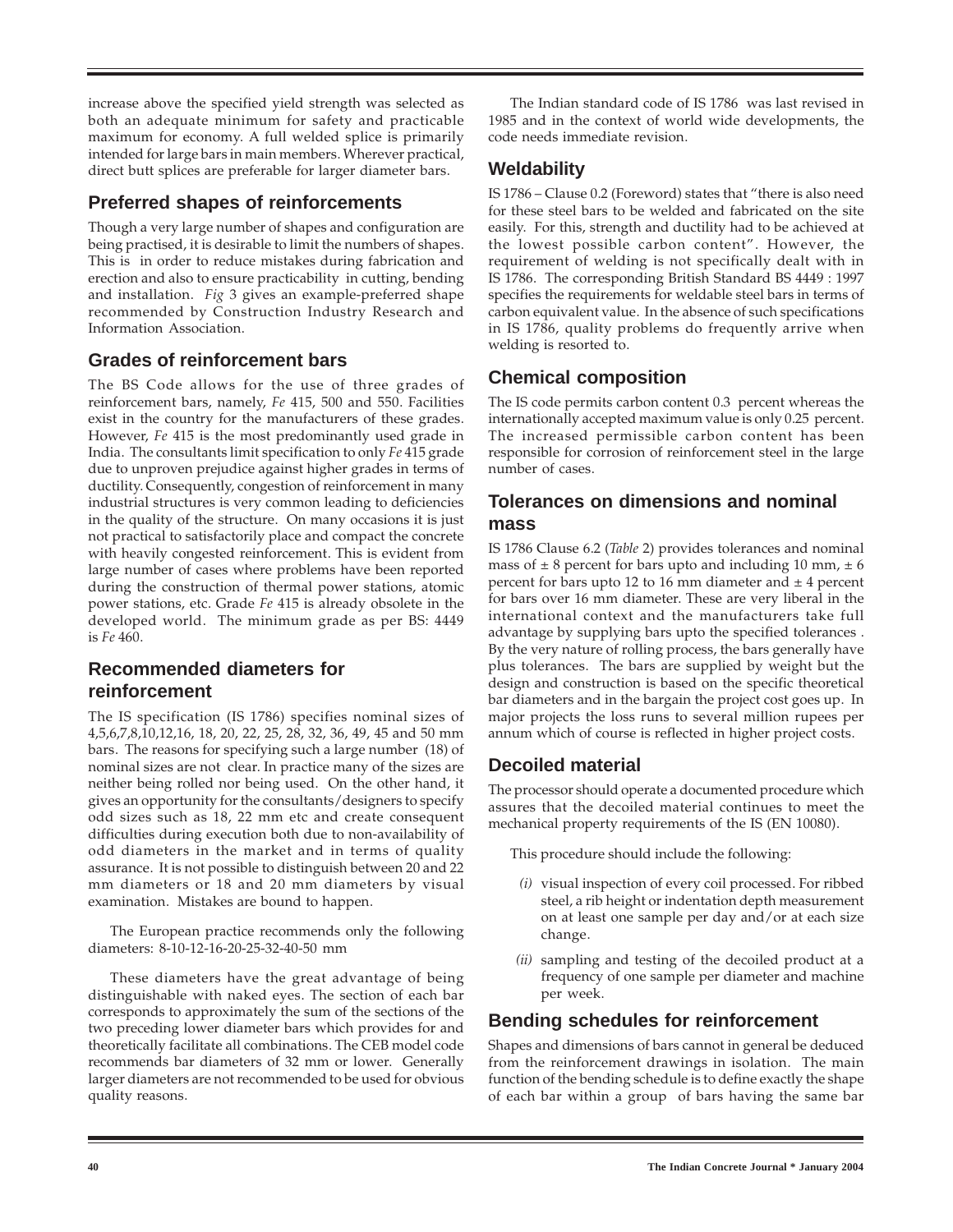mark. A standard layout of the bar bending schedule is given in IS 2502. Schedule normally contains information concerning weights of reinforcement.

It is the responsibility of the design team to prepare the bar bending schedules. IS 456 also stipulates that bar bending schedules shall be prepared for all reinforcement work (Clause 12.1) No schedule should cover more than one drawing. Many organisations follow the very good practice of including the bar bending schedule on each structural drawing.

## **Role of field staff**

Discussion between the field staff and the designers/detailer early can result in simplification of reinforcement details and introduction of joints in bars at points in the structure which best suit the eventual location of the construction joints, determined by casting method.

Where the work is of a complex nature, the supervisor should press for adoption of open stirrups and links, which allow ease in adjustments of cages to maintain the required cover.

The supervisor should pay special attention to the following:

- (i) where, for construction requirements, bars have been diverted, bent into and allowing formed face or for later insertion, failure to ensure that these bars are properly rebent can have serious consequences.
- (ii) where openings are formed in a slab, possibly in accordance with the revised detail, it is important to ensure that additional bars required to trim the openings are installed as detailed – a point which may easily be overlooked in the course of changing or inserting formers into the formwork.

The field staff should carry out the following checks:

- (i) check fixability of the detailed reinforcement and effect on construction sequence.
- (ii) check drawings and schedules for errors and inconsistencies.
- (iii) check bar bending schedule
- (iv) answer queries from steel fixers and resolve problems, in consultation with the designer, if necessary.

Check fixed reinforcement before starting to place concrete.

#### **Spacers for reinforced concrete**

The inadequate use of spacers and chairs has been a major cause of variations in cover to reinforcement and consequently decreased durability of concrete. Unfortunately, there is no comprehensive national standard for the use or the performance of spacers and chairs. IS 456 : 2000 merely states that "all reinforcement shall be



**Fig 4 PVC spacers of different types**

placed and maintained in the position shown in the drawings by providing proper cover blocks, spacers, supporting bars etc". (Clause 12.2). While this is a specification requirement, there are no guidelines in this regard either in the IS codes or in the technical specifications.

The spacers are generally called cover blocks in India. There are no specific guidelines for the cover blocks. In practice, cover is maintained by a variety of crude contraptions ranging from pieces of broken tiles or broken stones or timber to mortar blocks. None of these are really satisfactory. They do not maintain the cover except perhaps the mortar block, which again is not satisfactory because of the porosity. Porous blocks result in premature corrosion to reinforcement. Occasionally, some specifications do call for cover blocks of concrete of the same grade as that of concrete. While this may be satisfactory, its application is limited to upper end of the cover, say more than 50 mm. There is also no guarantee that site-made concrete cover blocks are of the same quality as that of the concrete. After all, hardly any constructor would be using concrete from batching plants for manufacturing of cover blocks.

Considering the above, the specifications of developed countries do not permit any of the above contraptions including site-made concrete cover blocks. The standard practice elsewhere is to provide PVC spacers or cover blocks, *Fig* 4. Two main types are available – clip-on where the clip action is an integral part of the design of the spacer and wireon where the spacers are attached to the bar by the use of binding wire. These are manufactured in factory and provide cover up to 100 mm and 5 mm increments. Sizes commonly available are 20,25,30,35,45,50,60 and 75 mm.

## **PVC cover blocks**

These blocks are lightweight, non-porous and chemically inert in concrete. The PVC cover blocks should have rounded seating such that holes are not punched in the formwork and do not deform under load nor should they shatter or severely crack. The PVC cover block will not rust thus eliminating blemishes on the surface of the concrete.

PVC cover blocks are being manufactured in India, but their use is very limited. Many of the consultants/supervising engineers do not permit the use of PVC cover blocks, perhaps because of the lack of familiarity. This is an excellent recommended material for use as spacers. IS 456 : 2000 states that "spacers, cover blocks should be of concrete of same strength or PVC". It is also specified that the spacers or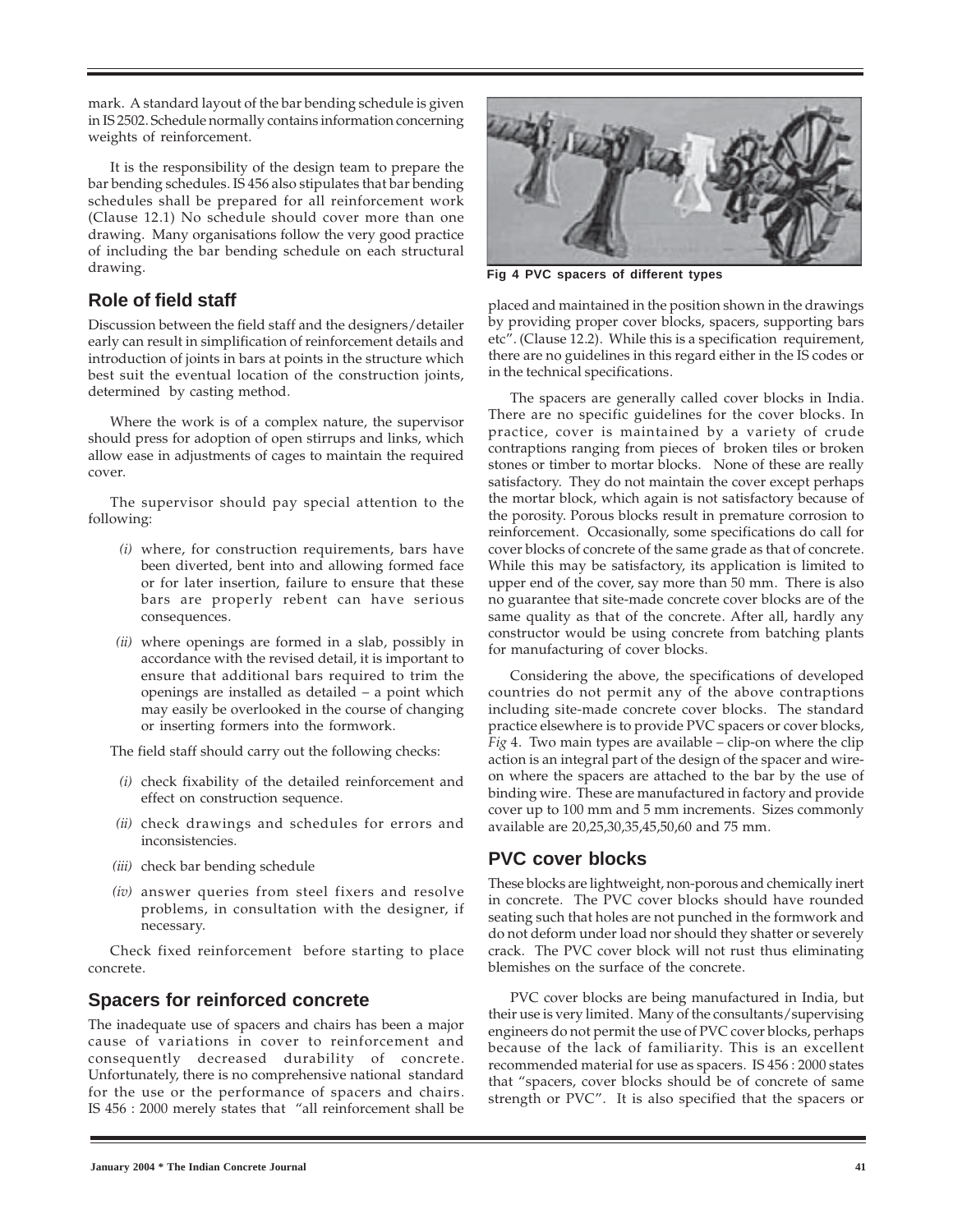

**Fig 5 Reinforcement chair**

chairs should be placed at a maximum spacing of one metre and closer spacing may sometime be necessary.

In USA, the most widely used spacers are factory-made wire

bar supports, which are made of plain wire or stainless steel wire. The lower portions are provided with special rust protection by a plastic cover or by being made in whole or part stainless steel wires. Precast concrete blocks are used to support bars in footings, slabs on grade and as side formed spacers. Plastic supports are generally used as side formed spacers and on horizontal work.

## **Chairs**

Chairs are manufactured from reinforcement bars to provide cover in excess of 75 mm. They are commonly used to support top horizontal reinforcement or to support vertical reinforcement in walls, Fig 5. They may be individual or continuous. Where placed on formwork or mud mat the legs of chairs should be provided with protection gaps. Individual chairs are manufactured in standard heights of between 75 and 300 mm and are used to support reinforcement at one point. Continuous chairs provide a straight line of support at a uniformed height. Chairs above a height of 300 mm are normally scheduled as part of the bar bending schedule.

## **Guidelines for tying reinforcement**

There are six common ways of tying reinforcement bars, Fig 6.

## **Slabs and walls**

Perimeter bar should be tied at every intersection; for bars up to and including 20 mm, alternate intersection should be tied. For bars of 25 mm or larger diameter, they may be tied at greater centres.

#### **Cantilevers**

Top reinforcement in cantilevers should generally be located by the use of chairs.

#### **Beams**

Every intersections of a corner of a link with longitudinal main bar should be tied. Other bars within the links should be tied at 50D centres.

#### Spacers within the beams

Spacers within the beams should be at centres not exceeding one metre along the beam. Spacers should be fixed on three sides of the same link.

#### **Columns**

Every intersection between vertical bars and links should be tied.

## **Binding wire**

The binding wire is normally a black annealed wire, of 16 gauge. However, at many projects, thinner binding wire (18 – 20 gauge) are used but are not desirable. Care should be taken to ensure that the projecting ends of the binding wire do not encroach into the concrete cover. This is best achieved by turning the projecting ends inwards by lying.

# **Bar bending machines**

Partially automated machines are now in use, Fig 7. Once set, bending machines produces reasonably accurate bars, but the first one or two bars of each batch are taken as a sample for checking the set and are always scrapped, increasing the wastage. This should not occur if the new automated machines are used.

Fabricators should automate information transfer in their plant. With new generation of equipment, it is possible to transfer bending schedule data from detailers computers directly to cutting and bar bending machines. This feature needs to be fully exploited.



**Fig 6 Six common ways of tying reinforcement bars Fig 7 Bar bending machine at work**

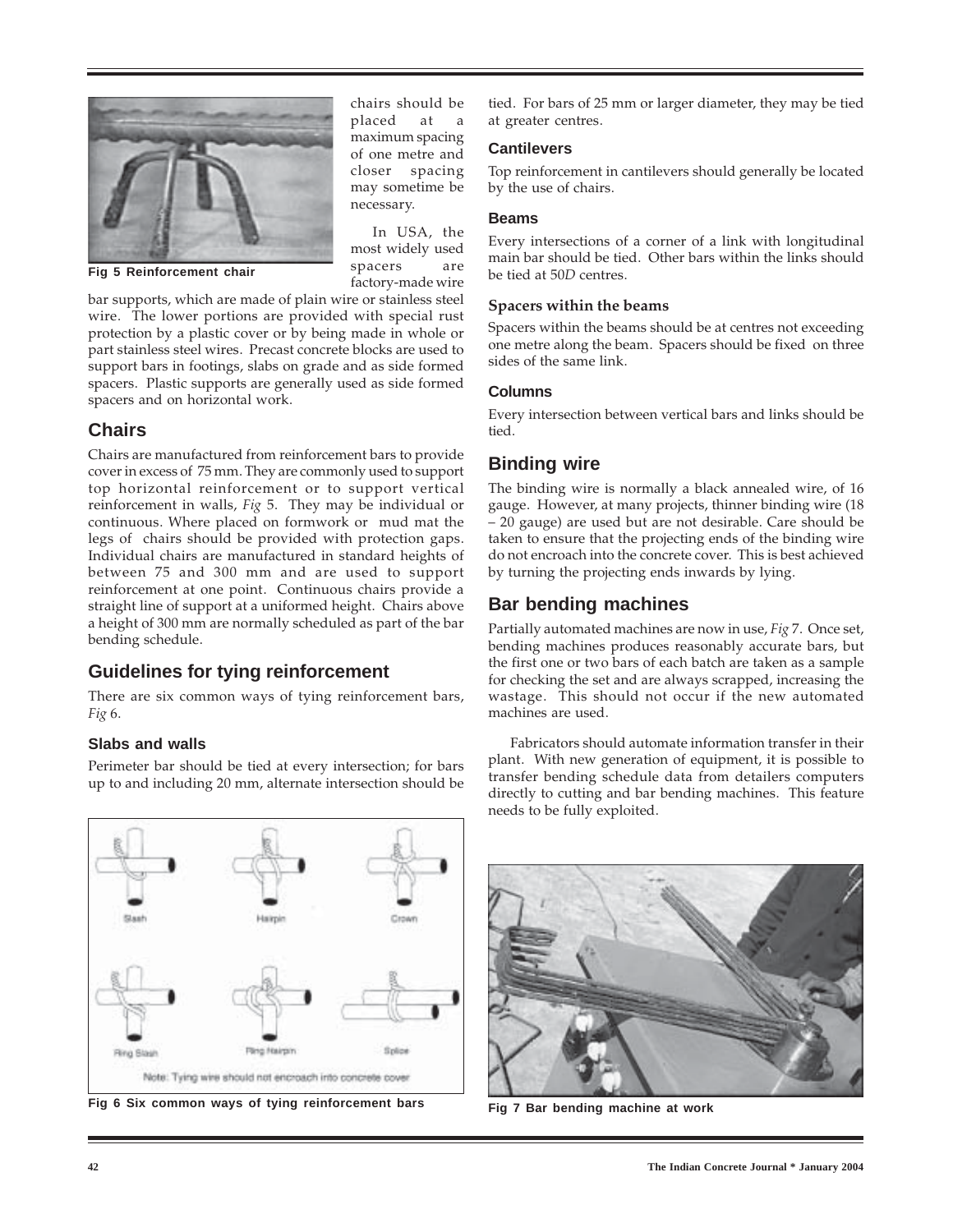## **Quality assurance (QA)**

An important feature of the quality management system is to ensure that the purchased or specified material complies with quality requirements. It is customary to accept that material from a source, which is working to a recognised quality assurance scheme, and fully certified satisfies this requirement without the need for further inspection and testing.

Responsibility for quality remains exclusively with the

- steel maker for production of reinforcement steel
- fabricator for fabrication of the reinforcement
- $contractor$  for handling and placing of the reinforcement in the formwork
- with the supplier  $-$  for joints and devices

## **Sampling inspection system (SIS)**

In all cases when a producer intends to deliver material not covered by the certification scheme the SIS can be applied. The system should give at least the same quality level as control system. The tests included in SIS should generally be performed before the material is delivered (because rejection of a product already delivered to one or more location is extremely difficult).

## **Guidelines inspection of handling of reinforcement**

It is logical that within the inspection guidelines only those properties of the component of the reinforcement are controlled which have been influenced by the handling procedure.

Special recommendations are necessary for straightening of coils, welding procedures, anchoring systems and joints, rebending of rebars.

The inspection shall be ordered not from the manufacturer but from the purchaser, who may be a distributor (usually a steel merchant) or a building contractor. The purchaser is responsible for the measures in case of non-compliance.

Random sampling shall be carried out either at the manufacturers or at the stores of the purchaser.

The specimens from the sampling units shall be submitted to an authorised test house

The test house shall submit a report to the inspector who assesses the results with reference to the relevant properties according to the rules given here and he shall decide between acceptance and rejection.

The inspector shall draw up and sign a sampling inspection report for all the test results.

Cases of serious shortcomings must be reported by the inspector to the certificating body.

## **Sampling**

The sampling shall be made either at the manufacturer's or at the storage premises of the purchaser. Only in exceptional cases it may be performed at the building site.

## **Third party certification**

The third party certification is designed to meet the consistency of raw materials and cut and bent reinforcement ensuring that at all stages the materials consistently meets with the requirement of the relevant standards or specifications allowing reduction in costly and time consuming site testing. The certification rules also provides for full traceability of material from the hot metal through to the construction site. Certification rules allow the use of electronic systems throughout the approval supply chain starting from material ordering, production and supply.

The certification of a product is a guarantee, granted by a recognised authority, that the product satisfies a certain number of characteristics, specified either by the approving organisation, or by the producer. The guarantee, checked both by the producer and by the organisation, avoids important and costly tests having to be carried out again in each case in which the product is applied and enables a limited check, generally only on identification, to be carried out. The official organisations therefore have an obvious interest in enforcing the use of approved products.

The approval documents summarise and explain the different headings considered below.

- (i) Object of the guarantee
- (ii) Identification
	- name of the producer, description of the steel
	- shape of the steel (drawing or photograph)
	- mill's rolling mark
	- quality remarks
- (iii) Requirements to be checked by the producer's quality control
	- tolerances on diameter and sections
	- geometrical dimensions of the section with minimum values or guaranteed tolerance limits (height, longitudinal spacing and length of ribs)
	- guaranteed yield point
	- tensile strength
	- elongation at fracture
	- bending, rebending capacity

The key products covered by a typical certification scheme are:

- steel production and billet casting
- reinforcing bar
- fabric
- cut and bent reinforcement
- fabrication and welding of reinforcement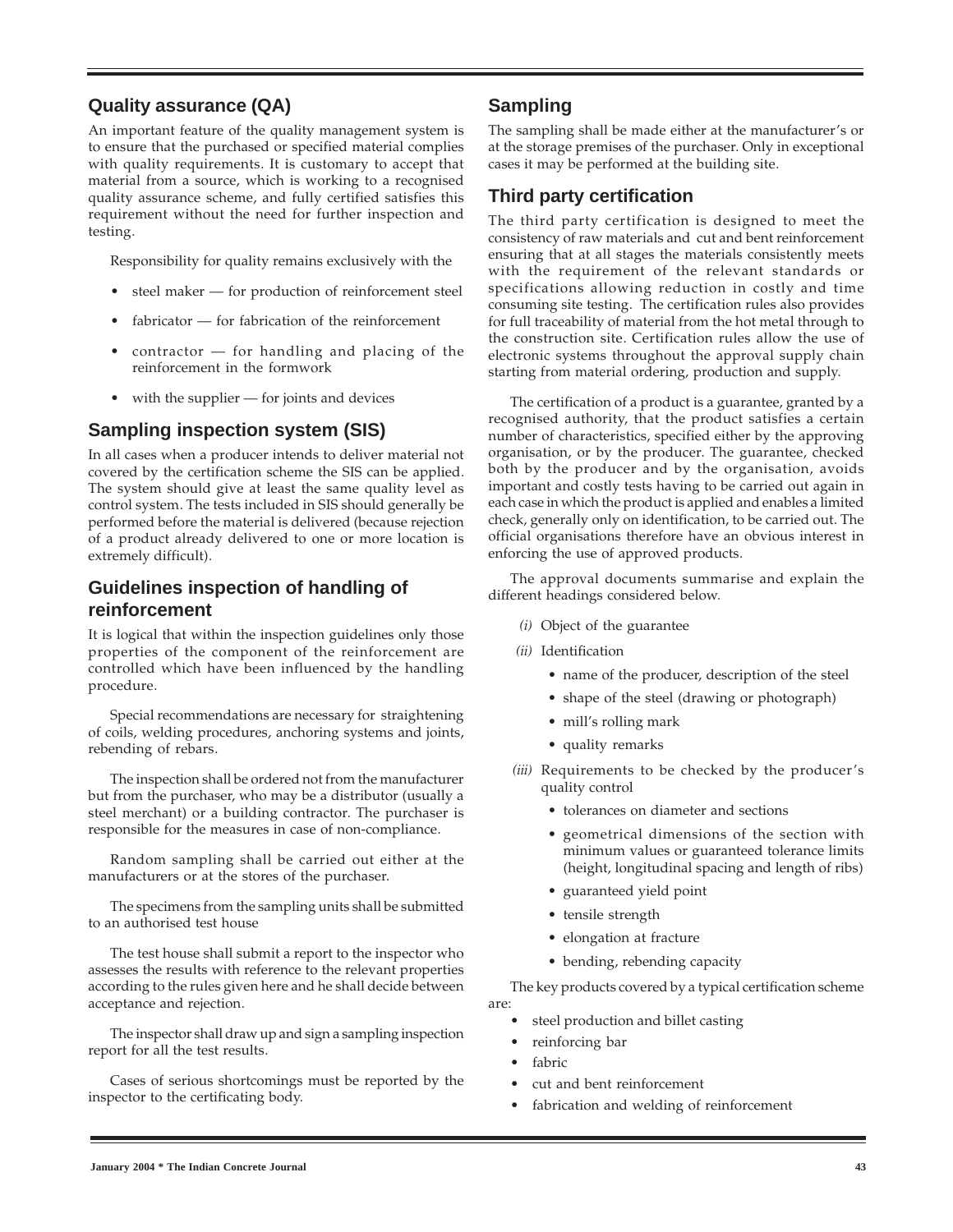• steel fixing on site.

The comprehensive nature of the certification scheme ensures that reinforcing steel consistently satisfies the requirements of the product standard and is fully traceable from start to finish.

All the certified material is labelled and supplied with the necessary electronic or paper documentation to enable the products to be traced. The comprehensive testing and full product traceability required by certification obviates the need for the end-user to undertake any further verification tests.

Failure to specify certification approval places the onus on the purchaser to verify that material complies with the standard. This requires extensive additional product testing with significant costs and potential site delays.

## **Checklist for initial scrutiny of drawings and schedules**

The following queries can be used as a checklist for initial scrutiny of drawings and schedules.

- Can the reinforcement as detailed be fixed?
- Does the detailing permit sensible location of construction joints?
- Is the reinforcement congested?
- Would alternative detailing provide greater flexibility or ease of fixing?
- Is there scope for prefabrication?
- What is the best sequence?
- Is the reinforcement detailed to provide sufficient rigidity and stability of cages during fixing?
- Are set-up bars, bracing bars, chairs, spacers etc required?
- Do schedule agree with drawings?
- Does reinforcement in one member clash with that in an adjacent member?
- Are scheduled bending dimensions compatible with member dimensions and specified concrete cover?
- Are starter bars detailed?

## **Delivery checklist**

For the delivery checklist, one has to:

- ensure adequate offloading space
- check weights given on delivery ticket (by calculation and bar count)
- ensure correct handling during unloading
- check reinforcement is of correct type
- check bundles are correctly labelled
- check reinforcement is of correct grade
- check bar size (for example, by gauge or tape)
- check extend of scale and pitting.

## **Storage checklist**

For the storage checklist, one has to:

• ensure storage area is spacious and well organised



#### **Fig 8 Slinging reinforcement**

- ensure reinforcement is stored clear of the ground
- keep reinforcement free of mud, oil, grease
- provide a loose protective cover over the reinforcement
- ensure good air circulation around the steel
- store materials according to construction program
- avoid long term storage of reinforcement on site.

## **Bending checklist**

For the bending checklist, one has to:

- use a steel tape when marking bars for bending
- a site bending yard must be properly planned and set up
- reinforcement should be bent cold on a proper powered bending machine
- do not permit high yield steel to be heated on site before bending
- check the bent shape for dimensional accuracy (for example, against a full size template), bend radii and for signs of fracture.

## **Pre-concreting checklist**

For the pre-concreting checklist, one has to:

• ensure correct number of bars have been fixed